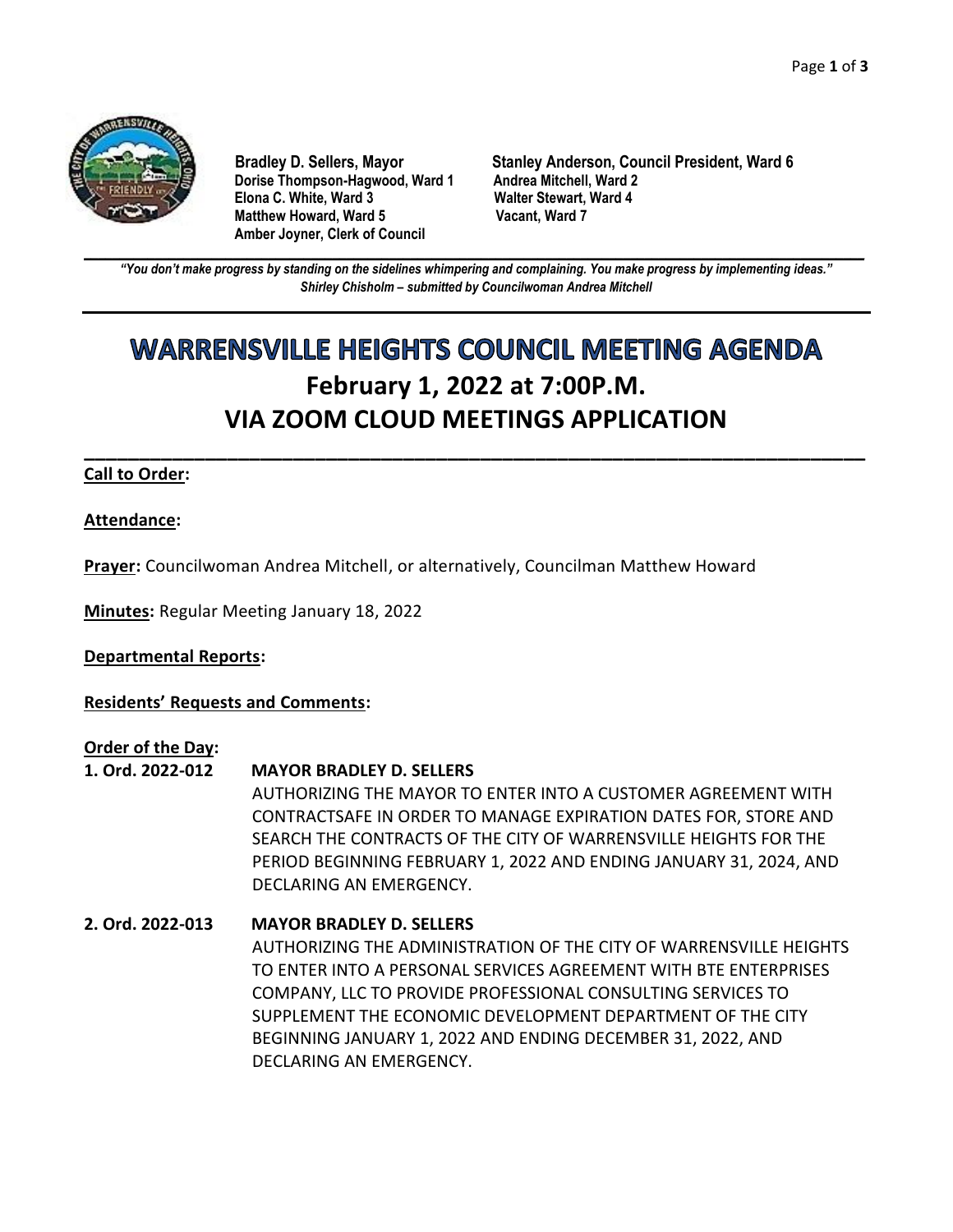### **3. Ord. 2022-014 MAYOR BRADLEY D. SELLERS**

AUTHORIZING THE MAYOR TO ENTER INTO A MAINTENANCE SERVICE AGREEMENT WITH THE K COMPANY, INC. FOR QUARTERLY MAINTENANCE OF THE HEATING, VENTILATING AND AIR CONDITIONING EQUIPMENT WITHIN THE WARRENSVILLE HEIGHTS MUNICIPAL CENTER FOR THE PERIOD BEGINNING MARCH 2, 2022 AND ENDING MARCH 1, 2023.

**4. Res. 2022-006 MAYOR BRADLEY D. SELLERS** AUTHORIZING THE ADMINISTRATION TO ENGAGE IN A PUBLIC BIDDING PROCESS TO ADVERTISE FOR AND SOLICIT COMPETITIVE BIDS FOR GRASS CUTTING AND CLEAN UP SERVICES ON VACANT OR OCCUPIED AND NEGLECTED PROPERTIES THAT ARE IN VIOLATION OF THE CODIFIED ORDINANCES OF THE CITY OF WARRENSVILLE HEIGHTS, AND DECLARING AN EMERGENCY.

# **5. Res. 2022-007 CITY COUNCIL** ADOPTING A WRITTEN POLICY FOR FILLING VACANCIES ON CITY COUNCIL, AND DECLARING AN EMERGENCY.

### **ADD-ON**

# **6. Ord. 2022-015 MAYOR BRADLEY D. SELLERS**

AUTHORIZING THE MAYOR TO ENTER INTO AN AGREEMENT WITH LEXIPOL, LLC TO PROVIDE USE OF SUBSCRIPTION MATERIAL FOR AN ANNUAL FIRE POLICY MANUAL AND DAILY TRAINING BULLETINS FOR THE FIRE DEPARTMENT OF THE CITY OF WARRENSVILLE HEIGHTS FOR THE PERIOD BEGINNING FEBRUARY 1, 2022 AND ENDING JANUARY 31, 2024, AND DECLARING AN EMERGENCY.

#### **OLD BUSINESS**

**7. Ord. 2022-011 MAYOR BRADLEY D. SELLERS** ADOPTING AN UPDATED INVESTMENT POLICY FOR THE CITY OF WARRENSVILLE HEIGHTS. **FIRST READ: 01/18/2022 SECOND READ: 02/01/2022**

**8. Res. 2022-001 COUNCIL PRESIDENT STANLEY ANDERSON** CONFIRMING THE WARRENSVILLE HEIGHTS CITY COUNCIL'S PLANNING COMMISSION CHAIR AND CITY COUNCIL COMMITTEE ASSIGNMENTS FOR THE CALENDAR YEAR OF 2022. **FIRST READ: 01/18/2022 SECOND READ: 02/01/2022**